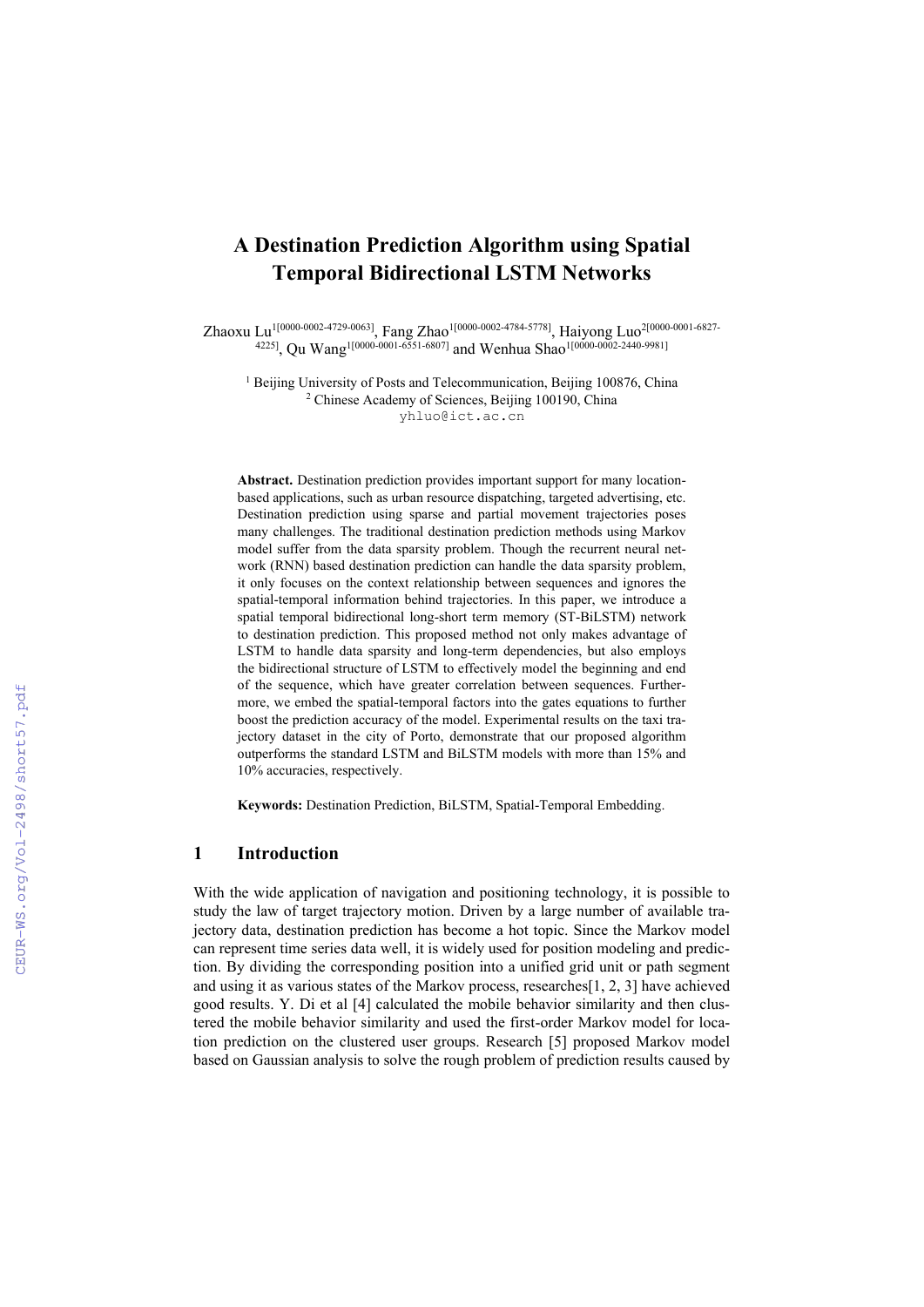equivalent division of positional time points. But the low-order Markov algorithm can only take advantage of a few recent steps, and the high-order Markov has high computational complexity and serious zero-frequency problems.

Zhang J et al.[6] uses MART (Multiple Additive Regression Trees) to predict the location of municipal shared bicycles. In particular, De [7] formulated the destination prediction as a regression problem and solved it by using a multilayer perceptron (MLP). Furthermore, with the great success of Recurrent Neural Network (RNN) in natural language processing[8], many scholars have applied it to the study of trajectory sequences. Liu Q et al.[9] firstly applied RNN to location prediction research. They used ST-RNN to extend Spatial-Temporal information into the recurrent neural network, and recommended interest points and achieved satisfactory results.

In this paper, we focus on trajectory prediction using long short-term memory network. Inspired by the work of Liu Q, we also have embedded the spatial-temporal factors into LSTM cells to make full use of data. In the sequence-based prediction process, the beginning and end of the sequence tend to be more correlated with the sequence[10], so we proposed a bidirectional network structure to enhance the learning of the two parts. The contributions of this paper are summarized as follows:

• We proposed a bidirectional network architecture to enhance the learning of the beginning and end of the trajectory sequence.

• We adopt the ST-BiLSTM model which embedding spatial-temporal information in net cells to boost the prediction accuracy.

• By conducting experiments on real taxi datasets, our algorithm outperforms the standard LSTM and BiLSTM models with more than 15% and 10% accuracies, respectively.

# **2 Spatial Temporal Bidirectional LSTM Network**

In this section we will introduce the structure of our ST-BiLSTM model and then elaborate the learning and prediction process of the entire model.

#### **2.1 Bi-LSTM**

Compared with the standard RNN unit, long short-term memory [11] effectively avoid the vanishing gradient problem by introducing the gate mechanism, which is advantageous in dealing with long-term dependencies.

During the prediction process based on trajectory sequence, the most relevant parts of the prefix are its beginning and its end [8]. As is shown in the Fig. 1, trajectories T1 and T2 have a long common sequence (com1, com2, … , com10), but the start and end parts of them are significantly different. In traditional prediction tasks based on recurrent neural network, for long sequence predictions, the model's output is greatly affected by the tail, and the beginning part of the sequence may be forgotten. So these methods tend to recognize T1 and T2 as similar trajectories, which is obviously inconsistent with the facts. The Bidirectional Recurrent Neural Network can solve this problem very well [12]. In Bidirectional Recurrent Neural Network shown in Fig. 2,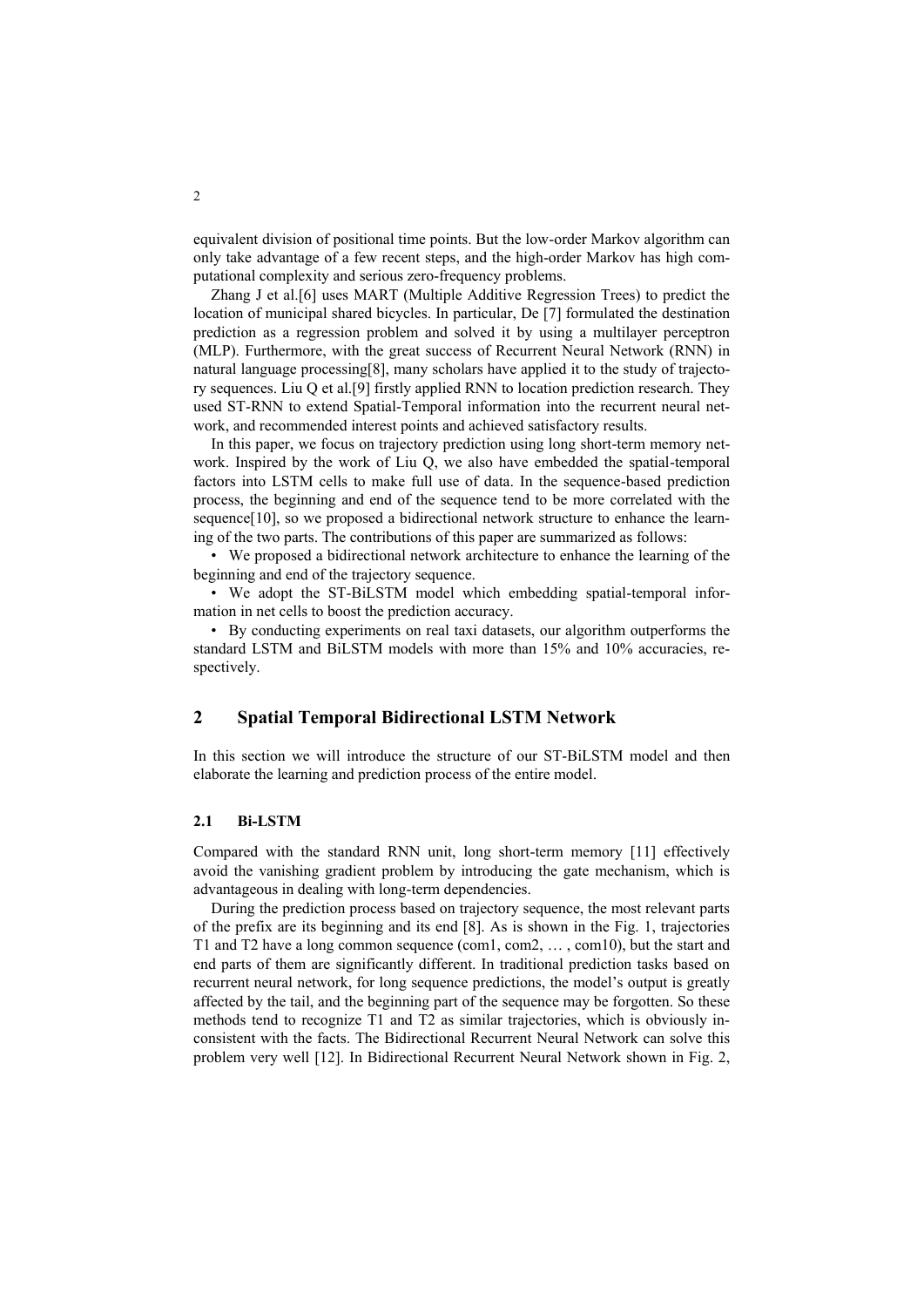the first layer reads the sequence sequentially, the second layer reads it conversely, and finally the two layers of the output layer are concatenated and fed back to the output layer. Thereby it could obtain more information about the head and tail of the trajectory sequence[4].



**Fig. 1.** Trajectories with long common sequences. **Fig. 2.** Bidirectional network architecture.

### **2.2 Bi-LSTM with Spatial-Temporal Information**

Theoretically, the LSTM network can obtain good training and prediction effects in a rich and well-distributed data set, but the real data set is often very dense in some areas, while in other some areas are sparse. Meanwhile, as mentioned in former sections, different time spot or location have different impacts on trajectory trend.

We argue that temporal and spatial influences can work as implicit information to guide the learning of gate mechanism. The introduction of Spatial-Temporal information during the training process can also speed up the training. We directly add the spatiotemporal transfer information to each gate mechanism function of LSTM and the equations are as follows:

$$
g_t = tanh(D_x W_{x_g} + h_{t-1} W_{x_g} + F(s_{t-1}, q_{t-1}) + b_g)
$$
\n(1)

$$
i_{t} = \sigma(D_{x}W_{x} + h_{t-1}W_{h} + F(s_{t-1}, q_{t-1}) + b_{i})
$$
\n(2)

$$
f_t = \sigma(D_{x_t} W_{x_t} + h_{t-1} W_{y_t} + F(s_{t-1}, q_{t-1}) + b_t)
$$
\n(3)

where s,  $q \in Rd$  are d-dimensional vector and s0, q0 are 0 and St-1, qt-1 represent the transfer vector from lt-1 to it time interval, respectively. Finally, the function F is used to calculate the two influencing factors to obtain the overall influencing factor vector, where F chooses a simple linear addition. Msk, Mqk∈R|c|\*d represent the space-time transfer matrix, respectively, c is the grid cell size.

$$
F_k(s_{t-1}, q_{t-1}) = M_{\text{stst}} + M_{q\text{left} - 1}, k = i, f, o \tag{4}
$$

We use the following formula to calculate the Spatial-Temporal transfer matrix by dividing the region and time into fixed intervals. At a given time interval ti and distance interval di, the corresponding time transfer matrix Mti and distance transfer matrix Mdi can be calculated by the following formulas, respectively.

$$
M_{ti} = \frac{[M_{L(t)}(U(t_i) - t_i) + M_{U(t)}(t_i - L(t_i))]}{[(U(t_i) - t_i) + (t_i - L(t_i))]}
$$
(5)

$$
M_{di} = \frac{[M_{L(d)}(U(d_i) - d_i) + M_{U(d)}(d_i - L(d_i))]}{[(U(d_i) - d_i) + (d_i - L(d_i))]}
$$
(6)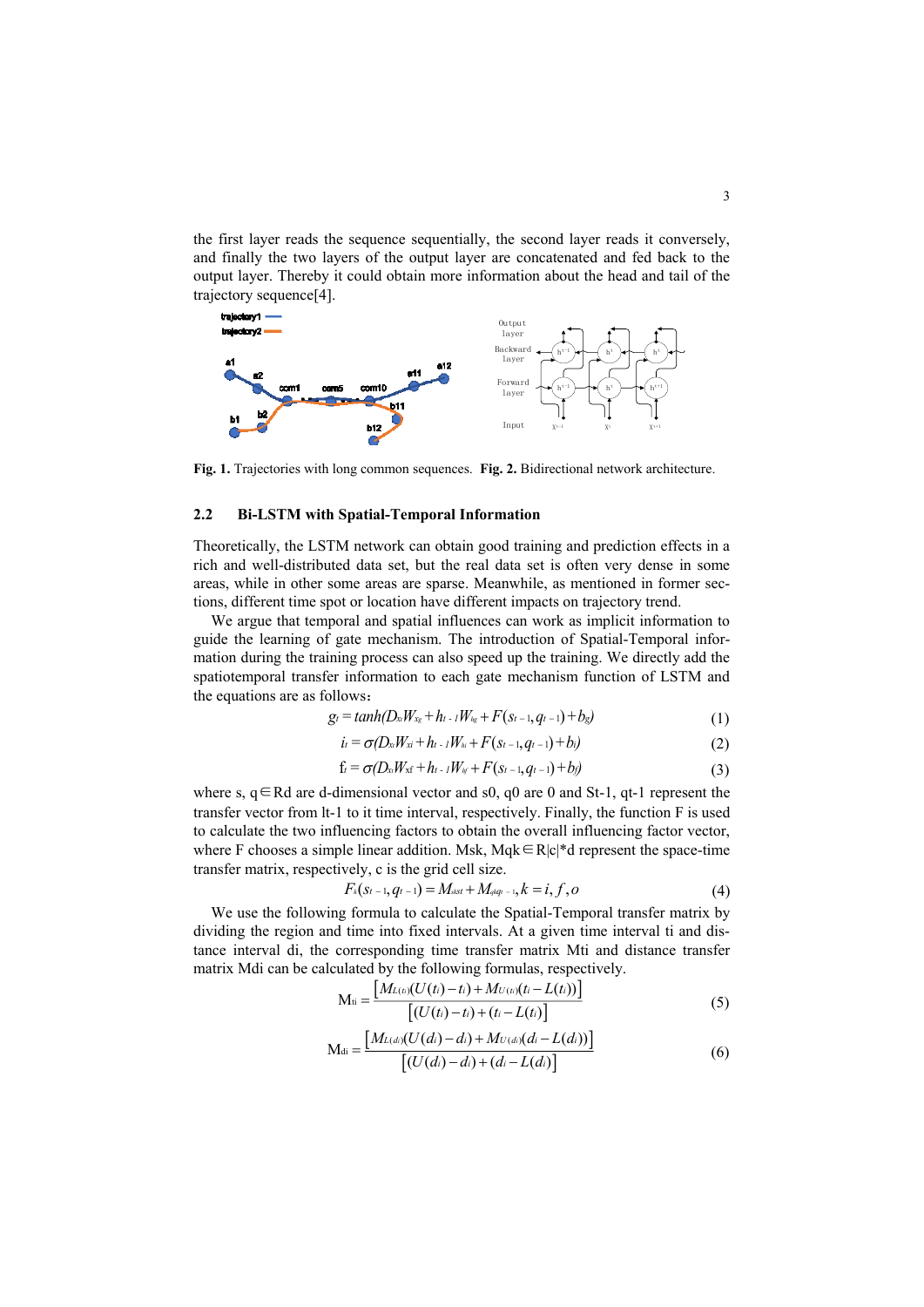where  $U(ti)$ ,  $L(ti)$  represent the upper and lower bounds of the time period ti,  $U(dt)$ and L(di) represent the upper and lower bounds of the distance segment di. In this way, the transition probability matrix can be obtained from a continuous data set, and it also provides a better solution for modelling continuous spatial-temporal factors.

### **3 Destination Prediction**

#### **3.1 Encoding with Fixed Window**

Given a trajectory sequence  $Ti = \{p1, p2, p3, ..., pn-1, pn\}$ , we first model the sequence  $\{p1, p2, p3, ..., pn-1\}$  as input using ST-BiLSTM and get two vector Hifn-1, Hib1. Hifn-1, Hib1 are the last-time outputs of the forward and backward LSTM layer respectively. And then, Hifn-1 and Hib1 are combined into a vector Vi which is used as the encoded part of the network to represent the sequence Ti.

Please note that the first paragraph of a section or subsection is not indented. The first paragraphs that follows a table, figure, equation etc. does not have an indent, either.

In order to better enable the model to recognize these short-term dependencies, the idea of sliding windows is introduced during the training process. We propose the input of the model is not a single position but a window of k successive GPS points of the trajectory. So that a sliding window with K is trained down the trajectory sequence instead of the previous one. The encoding process is shown in Table 1, where LSTMf and LSTMb are the forward and backward recurrent neural layer, respectively.

|  | Table 1. Encoding Procedure. |
|--|------------------------------|
|  |                              |

| <b>Encoding Procedure</b> |                                                            |  |  |  |
|---------------------------|------------------------------------------------------------|--|--|--|
|                           | $H^{i}{}_{fi} = 0$ , $H^{i}{}_{bn-1-i} = 0$ , i=0          |  |  |  |
| 2.                        | for $T^i$ in $T^i$ :                                       |  |  |  |
| 3.                        | $T^i_i = Wi \cdot T^i_i$                                   |  |  |  |
| 4.                        | $H^{i}{}_{fi} = LSTM^{f}(H^{i}{}_{fi-1}, T^{i}{}_{i})$     |  |  |  |
| 5.                        | for $T^i$ in $T^r$ .                                       |  |  |  |
| 6.                        | $T^i_i = Wi \cdot T^i_i$                                   |  |  |  |
| 7.                        | $H^{i}{}_{bi} = LSTM^{b}(H^{i}{}_{bi-1}, T^{i}{}_{i})$     |  |  |  |
| 8.                        | return concat( $Hi$ <sub>fn-1</sub> , $Hi$ <sub>b1</sub> ) |  |  |  |

#### **3.2 Destination Prediction by Decoding**

We use the three-layer fully connected network as the decoding part to obtain the output of the model, and then we will describe the detail of this decoding structure. Given a trajectory sequence Ti={p1, p2, p3, ..., pn-1, pn}, we use the coding structure of the previous layer to encode the vector Vi, and the layer structure uses Vi. As an input to the network. Since the meta-data contained in the trajectory also plays a key role in predicting destination, they also should be added to the input of decoding structure.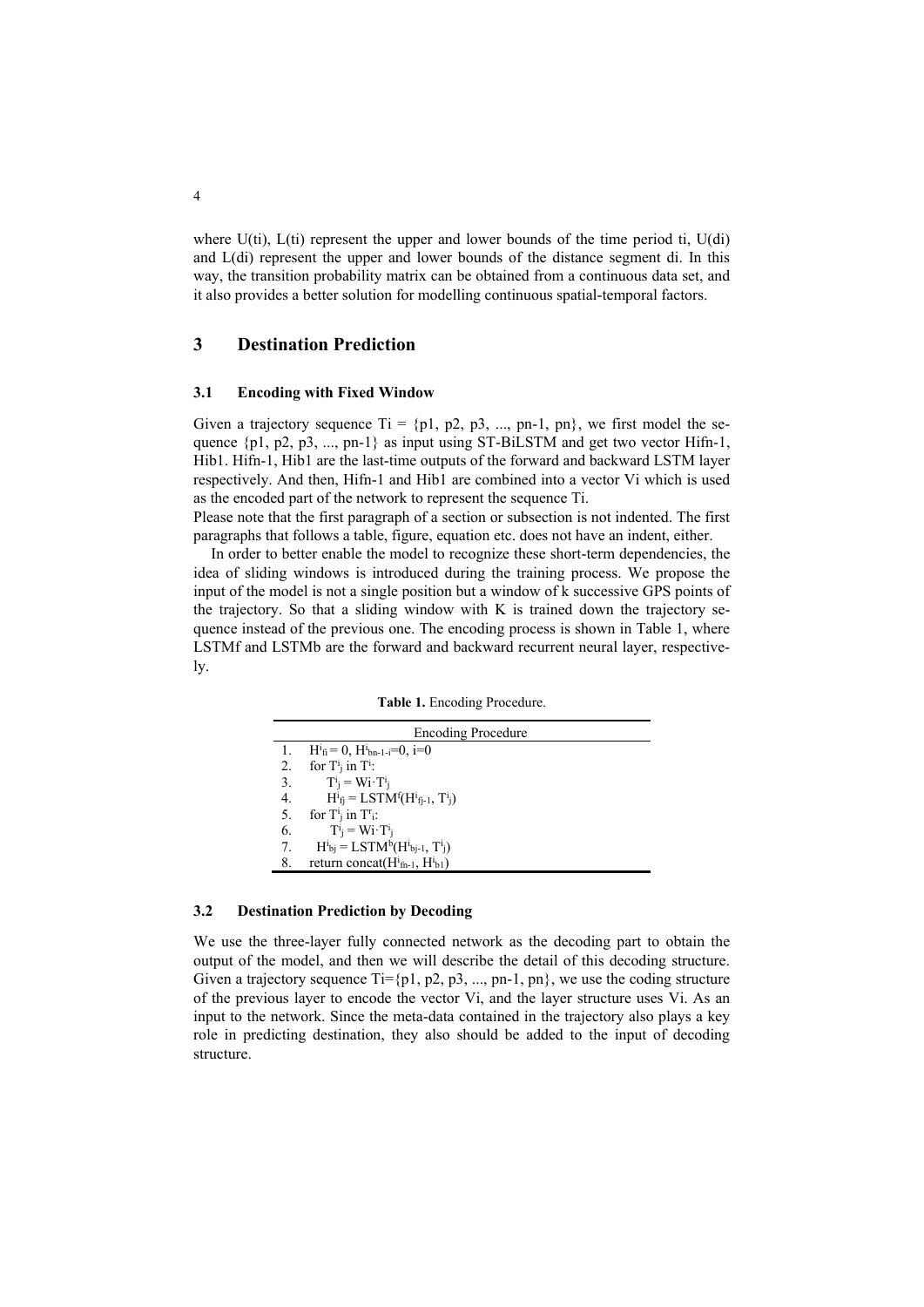Inspired by the word vectors generator in NLP, we trained each part of the metadata of these trajectory to a word vector table. These word vectors are combined with the vector Vi obtained by the Bi-LSTM layer to serve as input for decoding the partially connected network. The final model architecture is shown in Fig. 3.



**Fig. 3.** The architecture of ST-BiLSTM

The final position will be calculated by the following equation. Where Pd is obtained by the softmax layer which represents the probability distribution of each grid. And the cell i whose probability is Pdi is the final prediction result.

$$
P^d{}_i = \max(P^d) \tag{7}
$$

# **4 Experiments and Results Analysis**

# **4.1 Data and Experiment Settings**

**Dataset.** In this paper we use a taxi trajectory dataset in the city of Porto. It's also published by Kaggle 2015 and contains more than 1.7 million track information of 442 taxis from 2013-07-01 to 2014-06-30. The trajectory information is composed of a series of GPS point sequences. we used the first 70% for training and the remaining 30% for test.

**Experiment Settings.** We divided the research area into the specification 60\*80 grid cells, so each cell represents 0.71\*0.74 km2. And we also set other size 70\*90 and  $40*60$  as the comparison. During the training process, the batch size is set to 75, the learning rate learning rate is 0.01, and the stochastic gradient descent (SGD) is used to minimize the objective function value.

### **4.2 Comparison Methods**

In order to further verify the effectiveness of the ST-BiLSTM algorithm introduced in this paper, we compare it with the following algorithms for prediction results: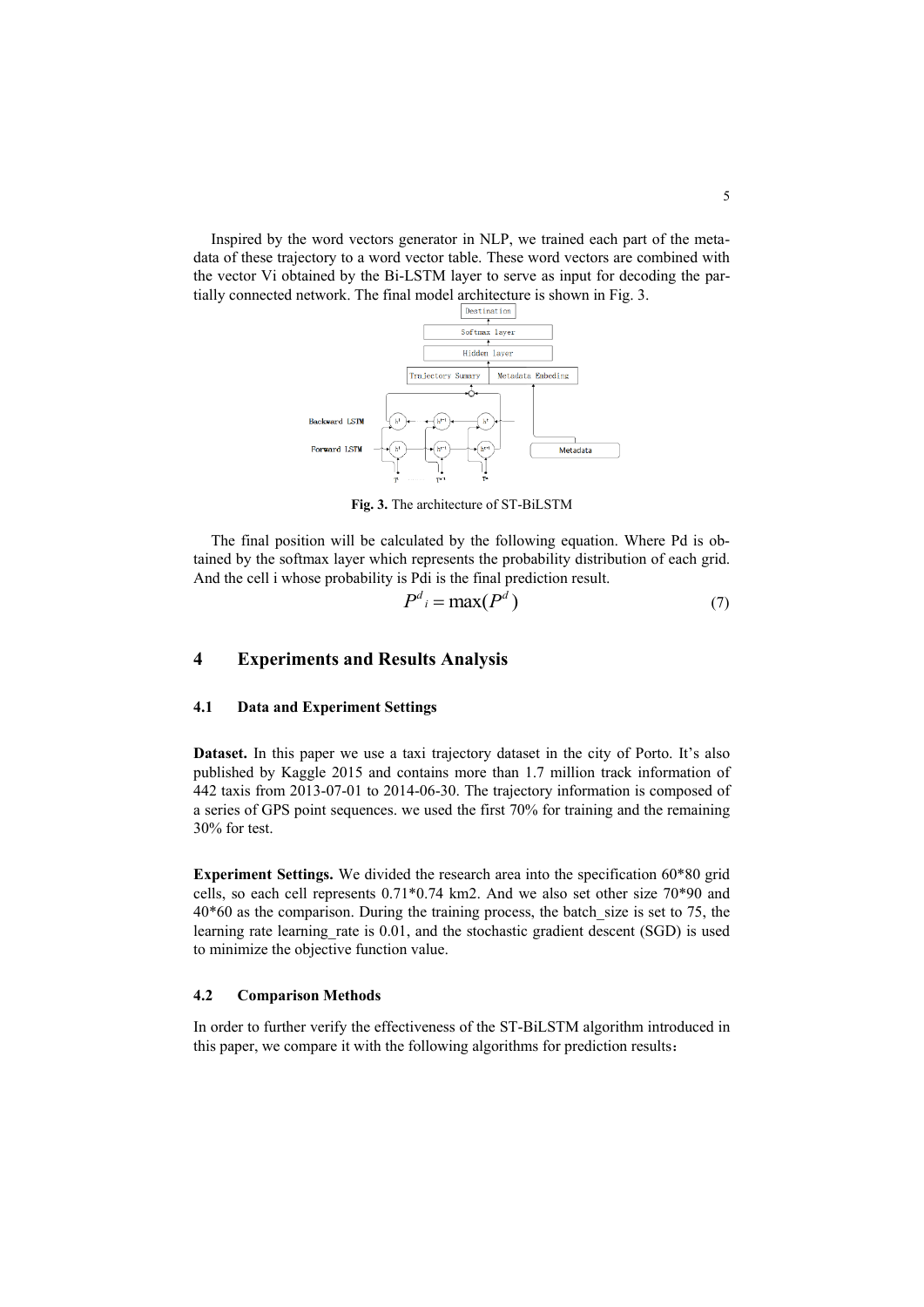• MLP [7]. Based on the fully connected neural network and combined with the idea of regression, it predicts the taxi end point with latitude, longitude directly and achieved remarkable precision. This is also the baseline method in our paper;

• LSTM [11]. LSTM has more advantages in the learning of long sequences than RNN, it is natural to consider using it for the prediction tasks of this paper, and as a comparison;

• BiLSTM. The bidirectional structure can better learn the begin and end parts of the sequence while maintaining the advantages of the LSTM itself;

• ST-RNN [9]. ST-RNN makes recommendation of interest points by combining time-space transfer matrix in RNN, and achieves better precision.

### **4.3 Evaluation**

We adopt the mean haversine distance to evaluation our model prediction accuracy, which is defined as follows:

$$
d_{haver \sin e}(x, y) = 2R \arctan\left(\sqrt{\frac{a(x, y)}{a(x, y) - 1}}\right)
$$
 (8)

Where R is the radius of the earth, and  $a(x, y)$  is defined as follows (lon<sub>x</sub> is the longitude of point  $x$ , and lat<sub>y</sub> is its longitude):

$$
a(x, y) = \sin^2(\frac{lat_y - lat_x}{2}) + \cos(lat_y)\cos(lat_x)\sin^2(\frac{lon_y - lon_x}{2})
$$
\n(9)

In order to further verify the effectiveness of the proposed algorithm, based on the semi-positive distance, the dis@k distance is used as the evaluation standard. The dis@k is defined as follows:

$$
dis@k = min(d(x1, y), d(x2, y), ..., d(xk, y))
$$
\n(10)

Where d is the mean haversine distance,  $k = 1, 2, 3$  in this paper. Obviously, when k is 1, dis $@k$  is same as the original mean haversine distance evaluation.

#### **4.4 Results and Analysis**

**The Influence of Network Architecture.** From the comparison of RNN and LSTM models, LSTM converges earlier than RNN, and the prediction accuracy is more prominent. In terms of network structure, in Fig. 4 and Table 2, ST-BiLSTM and Bi-LSTM with the bidirectional structure are superior in accuracy to their corresponding single layer models ST-LSTM and LSTM. These prove that LSTM is superior to the RNN unit in the research content of this paper, and the bidirectional structure is indeed superior to the single layer structure in terms of prediction accuracy.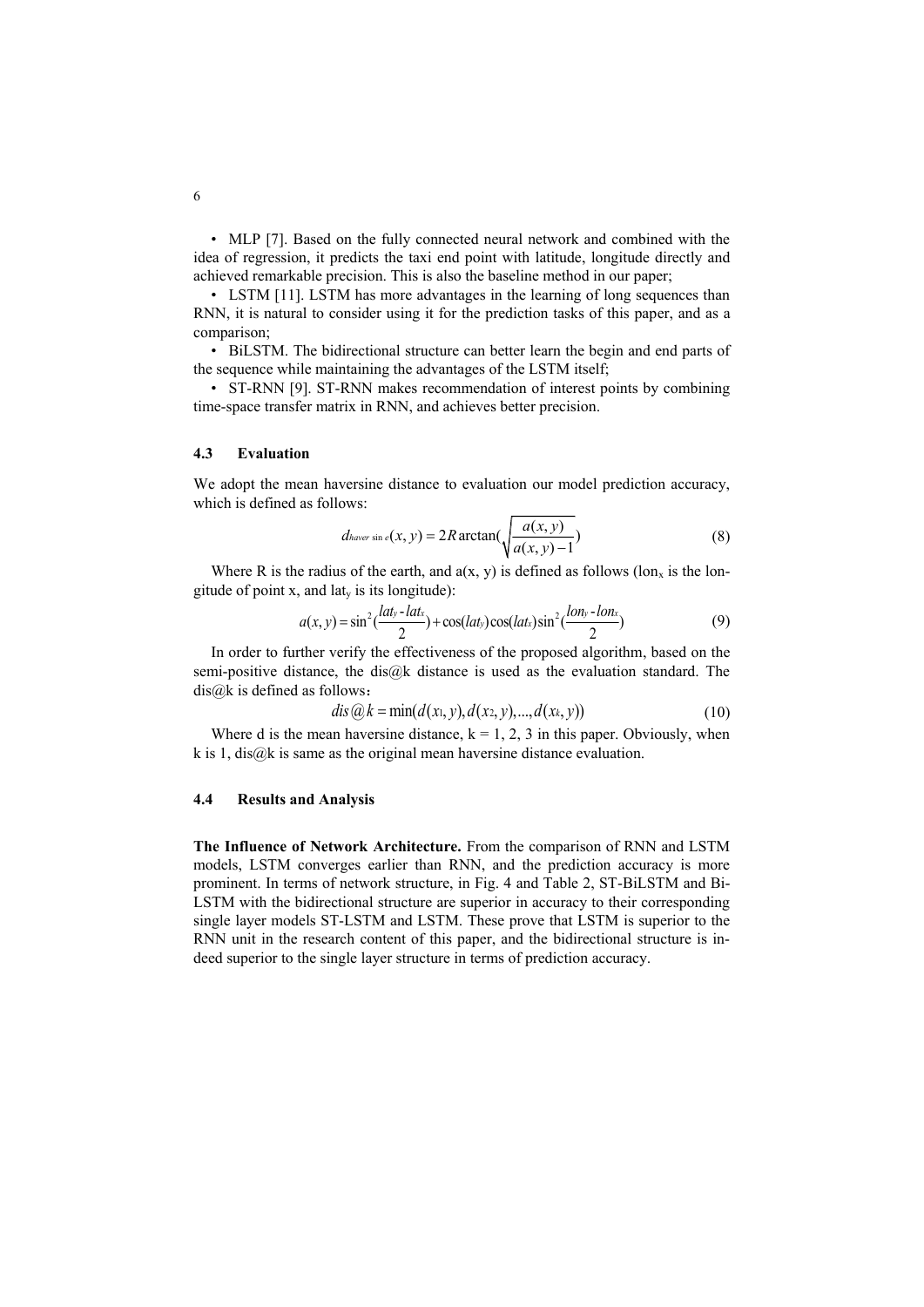

**Fig. 4.** Prediction accuracy under different methods.



**Fig 5.** Prediction accuracy under different grid size.

**Table 2.** The prediction error comparison at dis@k evaluation

| Method         | dis@.1 | dis@3                    | dis@.5                   |
|----------------|--------|--------------------------|--------------------------|
| <b>MLP</b>     | 2.81   | $\overline{\phantom{a}}$ | $\overline{\phantom{a}}$ |
| <b>LSTM</b>    | 3.12   | 3.10                     | 3.07                     |
| <b>BiLSTM</b>  | 3.04   | 2.97                     | 2.89                     |
| <b>ST-RNN</b>  | 2.86   | 2.19                     | 2.72                     |
| <b>ST-LSTM</b> | 2.74   | 2.70                     | 2.63                     |
| ST-BiLSTM      | 2.53   | 2.40                     | 2.44                     |

**The Influence of Spatial-Temporal Embedding.** To fully consider the influence of space-time factors on the overall prediction environment, we add time and space factors to RNN, LSTM, and BiLSTM respectively. The experimental results are shown in Fig. 4 and Table 2. The prediction accuracy of each algorithm after embedding time and space factors has improved. Moreover, ST-RNN, ST-LSTM, ST-BiLSTM prediction accuracy is higher than MLP under top5 prediction point.

**The Influence of Grid Size.** Theoretically, the smaller the grid cell partition is, the higher the prediction accuracy is. However, the smaller cell division in the actual training process means higher training cost of the network which will lead to the lower accuracy. As shown in Fig. 5, the final prediction accuracy of 60\*80's granularity is higher than 40\*60, indicating that the prediction accuracy can be improved by improving the grid cell partition specification to some extent. On the other hand, if the grid specification is too intensive, the prediction accuracy will be reduced. In the Figure 7, the prediction accuracy under the 70\*90 specification is not as good as the 60\*80 specification.

# **5 Conclusion**

We propose a ST-BiLSTM model based on LSTM to adopt a bidirectional structure and embed spatial-temporal factors. On the one hand, by introducing spatial-temporal